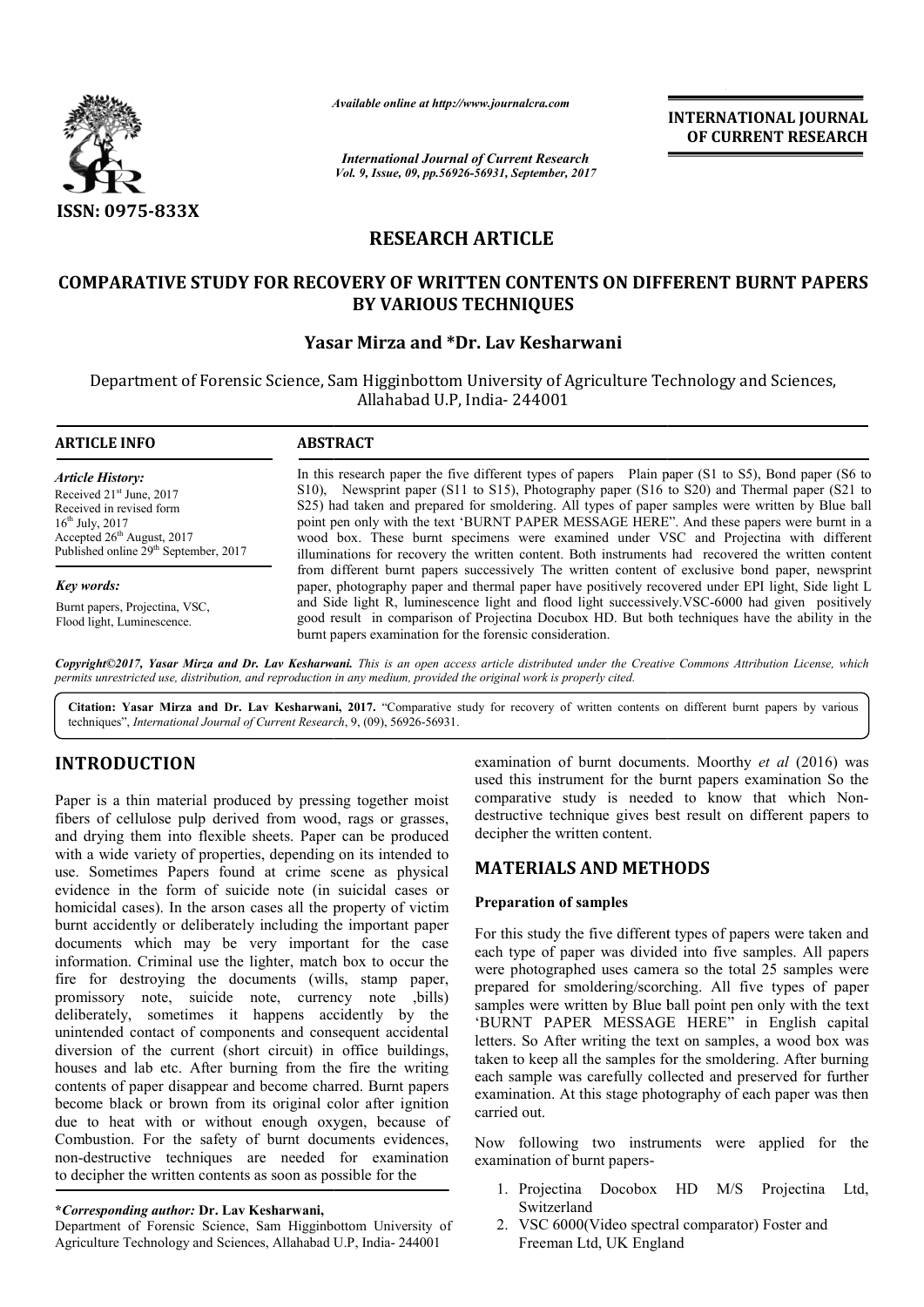#### **Procedure of Examination**

#### **Projectina Docobox HD**

The burnt paper was carefully put over the base of instrument and it was examined by white light /UV light /Visible light /IR light / Luminescence light /EPI Side light.

#### **VSC 6000(Video spectral comparator)**

The burnt paper was carefully put over the base of instrument and it was examined by Side light L/side light R/Flood light/Co-axial light/OVD light/UV 365/ Spot light.

## **RESULTS**

This work was carried out with objectives to recover the written contents on different burnt papers by various techniques" and to propose the best technique for recovery of written contents from Burnt papers here. The S1 to S5 indicates the plain paper sample-1. S6 to S10 denote the Exclusive bond paper sample-2. S11 to S15 indicate the Newsprint paper sample-3. S16 to S20 enlighten the Photography paper sample-4. S21 to S25 denotes the thermal paper sample-5. These burnt specimens were then examined under VSC and Projectina with different illuminations such as – White light, Luminescence light, IR light, Flood light, Spot light, UV Light, Side light Left, Side light Right, Coaxial light, EPI side light and Optical.



**Sample- 5 Thermal paper burning process of samples in Wood Box**

| Table 1. Result of recovered contents under VSC-6000 and Projectina Instruments |
|---------------------------------------------------------------------------------|
|---------------------------------------------------------------------------------|

| Sample No.       | Samples           | Projectina    |                       | <b>VSC-6000</b>        |                       |
|------------------|-------------------|---------------|-----------------------|------------------------|-----------------------|
|                  |                   | <b>LIGHTS</b> | <b>RESULTS</b>        | <b>LIGHTS</b>          | <b>RESULTS</b>        |
| S <sub>2</sub>   | Plain paper       | Luminescence  | Faint Readable        | Side R                 | Faint Readable        |
| S <sub>3</sub>   | Plain paper       | Luminescence  | Readable              | Side L                 | <b>Faint Readable</b> |
| S <sub>4</sub>   | Plain paper       | $EPI = L + R$ | Readable              | Spot light             | Readable              |
| S <sub>6</sub>   | Bond paper        | White Light   | Not recover           | Flood Light            | <b>Faint Readable</b> |
| S <sub>8</sub>   | Bond paper        | $EPI = L + R$ | Readable              | Side R                 | Readable              |
| <b>S9</b>        | Bond paper        | Luminescence  | Readable              | <b>OVD</b> View        | Readable              |
| <b>S11</b>       | Newsprint paper   | White Light   | Faint Readable        | Flood light            | <b>Faint Readable</b> |
| S <sub>12</sub>  | Newsprint paper   | IR Light      | Not recover           | Flood light            | Readable              |
| S <sub>13</sub>  | Newsprint paper   | $EPI = L + R$ | Faint Readable        | <b>UV 365</b>          | Not recover           |
| S <sub>14</sub>  | Newsprint paper   | UV light      | Not recover           | <b>OVD</b> View        | Faint Readable        |
| S <sub>16</sub>  | Photography paper | White Light   | Not recover           | Flood light            | <b>Faint Readable</b> |
| S <sub>17</sub>  | Photography paper | IR Light      | Not recover           | <b>OVD</b> View        | <b>Faint Readable</b> |
| S <sub>18</sub>  | Photography paper | $EPI=L+R$     | Readable              | Side L                 | Readable              |
| S <sub>19</sub>  | Photography paper | <b>LED</b>    | Readable              | Co-axial               | <b>Faint Readable</b> |
| S <sub>22</sub>  | Thermal paper     | $EPI=L+R$     | <b>Faint Readable</b> | <b>OVD</b> View        | <b>Faint Readable</b> |
| S <sub>2</sub> 3 | Thermal paper     | $EPI=L+R$     | Faint Readable        | Side L                 | <b>Faint Readable</b> |
| S <sub>24</sub>  | Thermal paper     | $EPI=L+R$     | <b>Faint Readable</b> | Spot Light $(400-640)$ | Not recover           |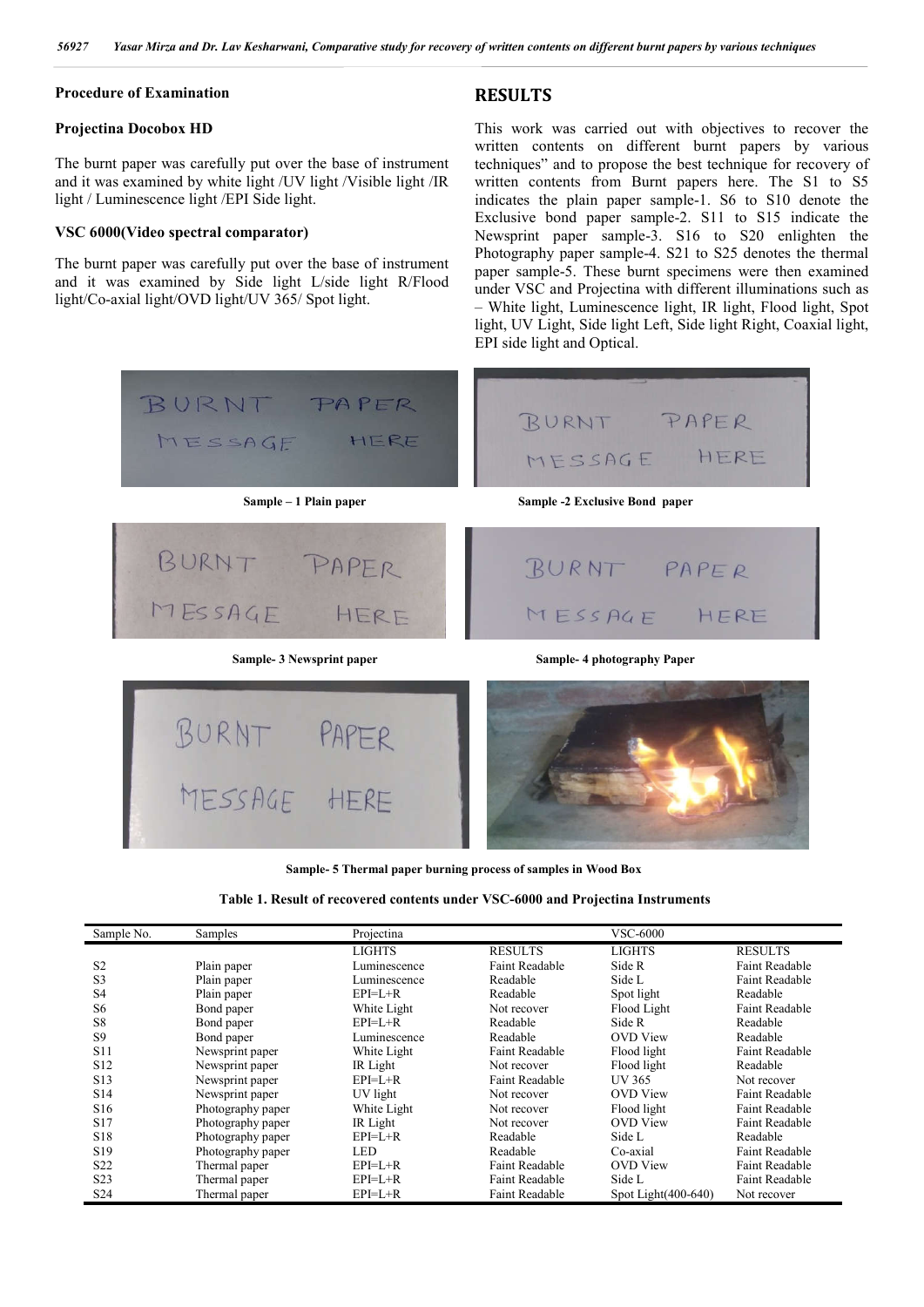|    |                         |                          |                      |                           |              | Recovered Text                    | Result                                                                 |
|----|-------------------------|--------------------------|----------------------|---------------------------|--------------|-----------------------------------|------------------------------------------------------------------------|
|    | Sample                  |                          | Operating conditions |                           |              |                                   |                                                                        |
| -1 | Plain paper<br>$\rm S2$ | Light<br>Lumi<br>light   | Filter<br>570        | field of<br>view<br>75X42 | Mag<br>7.1 x | "BURNT<br>MESSA--GE"              | Written<br>Content was faint<br>readable in<br>lumine-scence<br>light. |
|    | S <sub>3</sub>          | Lumi<br>light            | 630                  | 130x98                    | 3.0 x        | "BURNT MESSA-<br>$-GE$<br>HE"     | Written<br>Content was<br>readable in Lumi-<br>nescene light           |
|    | S <sub>4</sub>          | $EPI=L+R$<br>(Side)light | 570                  | 142x80                    | 3.8x         | "BURNT<br><b>MESSAGE</b><br>HERE" | Written<br>Content was<br>readable<br>in EPI light.                    |
| 2  | Bond                    |                          |                      |                           |              |                                   |                                                                        |
|    | paper<br>${\rm S}8$     | $EPI=L+R$<br>light       | $\mathbf N$          | 75X42                     | 3.0 x        | "PER<br>HER"                      | Written<br>Content was<br>readable in EPI<br>light                     |
|    | <b>S9</b>               | Lumi<br>light            | 530                  | 142x80                    | 3.8x         | "PER<br>HER"                      | Written<br>Content was<br>readable in Lumi-<br>nescen-ce light         |

#### **Table 2. Result of recovered contents under Projectina Instrument**

#### Table 3. Result of recovered contents under Projectina Instrument

|                |                                      |                      |                                               |                         |                   | Recovered text                                | Result                                                        |
|----------------|--------------------------------------|----------------------|-----------------------------------------------|-------------------------|-------------------|-----------------------------------------------|---------------------------------------------------------------|
| 3              | Sample<br>News<br>Print paper<br>S11 | Light<br>white light | Operating conditions<br>Filter<br>$\mathbf N$ | field of view<br>101x57 | Mag<br>5.3x       | "RNT<br>$\rm ME$<br>$\operatorname{ESSAGE}$ " | Written<br>Content was<br>faint<br>readable in<br>white light |
|                | S13                                  | $EPI=L+R$<br>light   | ${\bf N}$                                     | 101x57                  | $5.3 \times$      | "MESS"<br>"BURNT<br><b>PAPER</b>              | Written<br>Content was<br>faint<br>readable in<br>EPI light   |
| $\overline{4}$ | Photo-<br>graphy<br>paper<br>S18     | $EPI=L+R$<br>light   | ${\bf N}$                                     | 130x98                  | $3.0\ \mathrm{x}$ | MESSAGE"                                      | Written<br>Content was<br>readable<br>in EPI light            |
|                | S19                                  | <b>LED</b><br>light  | $\overline{N}$                                | 130x98                  | $3.8~\mathrm{x}$  | "BURNT<br><b>PAPER</b>                        | Written<br>Content was<br>readable<br>in LED light.           |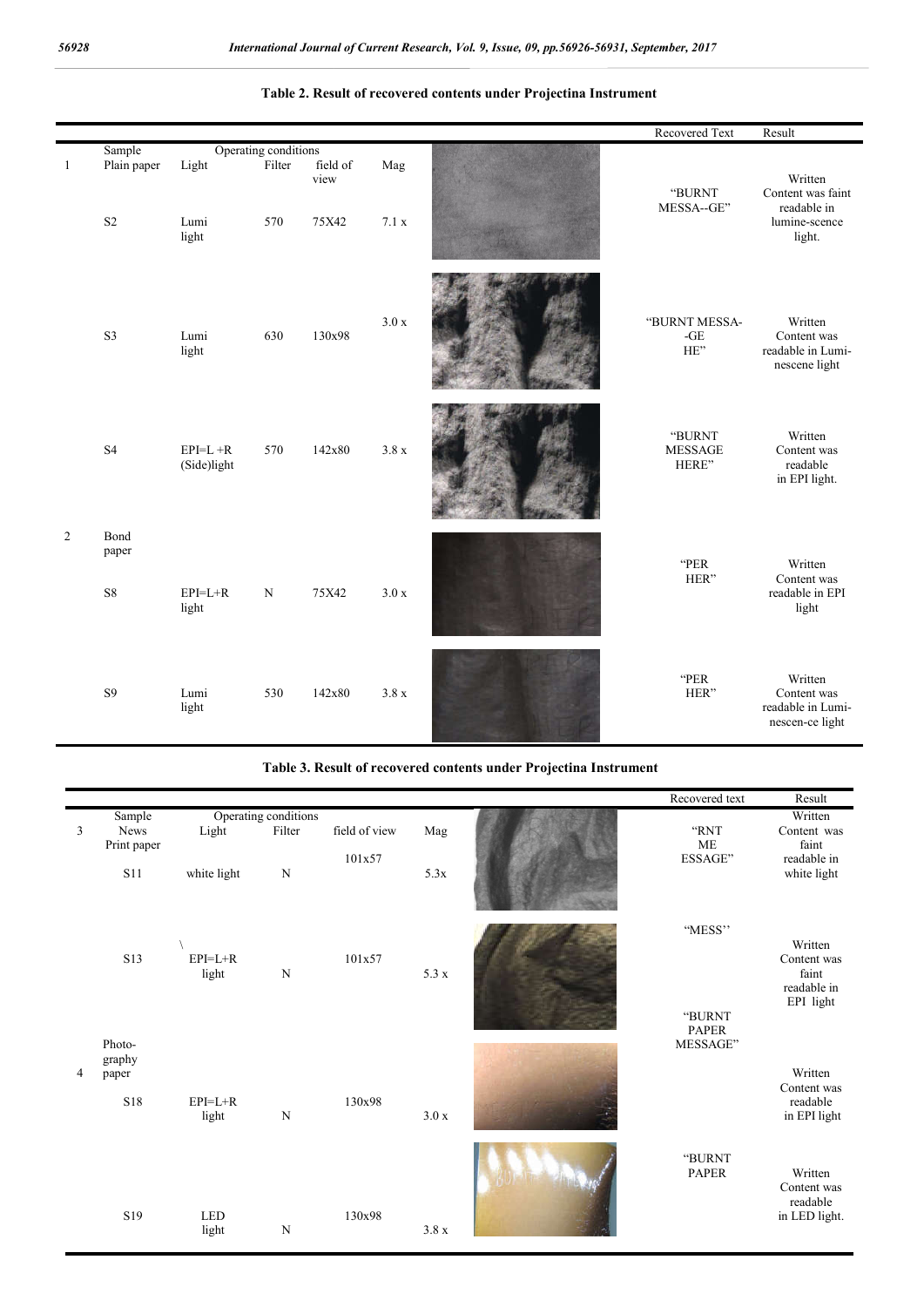

#### **Table 4. Result of Recovered contents under Projectina Instrument**

**Table 5. Result of recovered contents under VSC-6000 Instrument**

|              |                |               |                      |             |      | Recovered text | Result              |
|--------------|----------------|---------------|----------------------|-------------|------|----------------|---------------------|
|              | Sample         |               | Operating conditions |             |      |                | Written             |
| $\mathbf{1}$ | Plain paper    | Light         | Filter               | Integration | Mag  | "BURNT         | Content was         |
|              |                | Side R light  | Long                 | 500 ms      | 6.59 | MESSA'         | Faint readable      |
|              | S <sub>2</sub> |               | Pass visible         |             |      |                | in side R<br>light. |
|              |                |               |                      |             |      |                |                     |
|              |                |               |                      |             |      |                |                     |
|              |                | Side L light  |                      |             |      |                | Written             |
|              | S3             |               | Long                 |             |      |                | Content was         |
|              |                |               | Pass visible         | 420ms       | 4.40 | "BURN          | faint readable      |
|              |                |               |                      |             |      | MESS'          | in Side light.      |
|              |                |               |                      |             |      |                |                     |
|              |                | Spot<br>Light |                      |             |      |                | Written             |
|              | S <sub>4</sub> |               | Long                 |             |      |                | Content was         |
|              |                |               | Pass visible         | 92 ms       | 3.74 |                | readable            |
|              |                |               |                      |             |      |                | in EPI light.       |
|              |                |               |                      |             |      | "BURNT         |                     |
|              |                |               |                      |             |      | <b>MESSAGE</b> | Written             |
|              |                |               |                      |             |      |                | Content was         |
|              |                |               |                      |             |      |                | faint readable      |
| 2            | Bond paper     | Floodlight    | 570                  | 74 ms       | 4.00 | "PER           | in flood light.     |
|              |                |               |                      |             |      | "HERE"         |                     |
|              | S <sub>6</sub> |               |                      |             |      |                |                     |
|              |                |               |                      |             |      |                | Written             |
|              |                |               |                      |             |      |                | Content was         |
|              |                |               |                      |             |      |                | readable in         |
|              | ${\bf S8}$     |               |                      |             |      | 'PER"          | Side R light.       |
|              |                | Side R light  | Long pass<br>Vis.    | 3.3s        | 4.02 | 'HERE'         | Written             |
|              |                |               |                      |             |      |                | Content was         |
|              |                |               |                      |             |      |                | readable            |
|              |                |               |                      |             |      |                | in OVD light        |
|              |                |               |                      |             |      |                |                     |
|              |                |               |                      |             |      | 'PER"          |                     |
|              | <b>S9</b>      | <b>OVD</b>    | Long pass            | 1.4s        | 4.02 | 'HERE'         |                     |
|              |                | View          | Vis.                 |             |      |                |                     |
|              |                |               |                      |             |      |                |                     |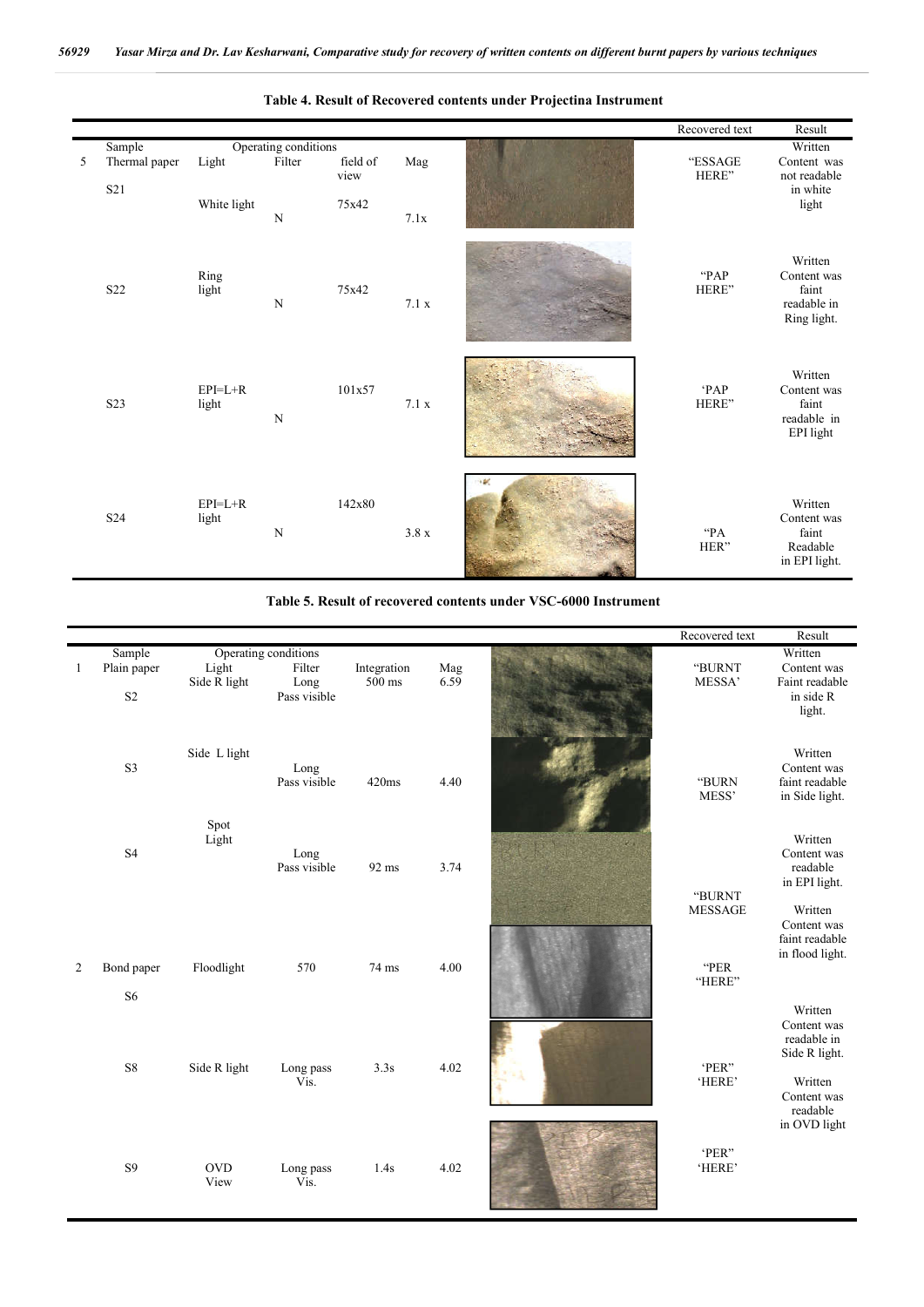|    |                                         |                     |                                    |                       |             | Recovered text                                    | Result                                                                |
|----|-----------------------------------------|---------------------|------------------------------------|-----------------------|-------------|---------------------------------------------------|-----------------------------------------------------------------------|
|    | Sample                                  |                     | Operating condition                |                       |             |                                                   |                                                                       |
| 3. | News print<br>paper<br>$\overline{S11}$ | Light<br>Floodlight | Filter<br>Long<br>Pass             | Integration<br>174 ms | Mag<br>4.02 | $\lq \mathbf{N}$<br>P<br>"ESSAGE"                 | Written<br>Content was<br>readable in                                 |
|    | S <sub>12</sub>                         | Flood<br>Light      | visible<br>Long<br>Pass<br>visible | 250 ms                | 4.02        | "BURNT"<br>"ESSAGE"                               | Flood light.<br>Written<br>Content was<br>readable in<br>Flood light. |
|    | S14<br>Photo-<br>graphy                 | <b>OVD</b><br>Light | Long<br>Pass<br>visible            | 1s                    | 4.02        | "ESSAE"                                           | faint readable<br>in OVD<br>light.                                    |
|    | paper<br>S <sub>16</sub>                | Flood<br>Light      | Long<br>Pass<br>visible            | 22ms                  | 2.08        | "BURN<br>'ME"                                     | Faint<br>readable in<br>flood light.                                  |
|    | <b>S17</b>                              | <b>OVD</b><br>Light | Long<br>Pass<br>visible            | 595 ms                | 2.08        | "BURNT<br><b>PAPER</b><br><b>MESSAGE</b>          | Faint<br>readable in<br>OVD light.                                    |
|    | S18                                     | Side L light        | Long<br>Pass<br>visible            | 500 ms                | 4.08        | "BURNT<br><b>PAPER</b><br><b>MESSAGE</b><br>HERE' | Written<br>Content was<br>readable in<br>Spot light.                  |
|    | S19                                     | Co-axial<br>Light   | Long<br>Pass<br>Visible            | 149 ms                | 1.50        | "PAPER<br><b>MESSAGE</b><br>HERE"                 | Faint<br>readable<br>in Co-axial<br>light.                            |

#### **Table 6. Result of recovered contents under VSC-6000 Instrument**

**Table 7. Result of Thermal Paper under VSC-6000 Instrument**

|     |                               |                     |                         |                 |      | Recovered text   | Result                           |
|-----|-------------------------------|---------------------|-------------------------|-----------------|------|------------------|----------------------------------|
|     | Operating condition<br>Sample |                     |                         |                 |      |                  |                                  |
| 10. | Thermal<br>paper              | Light               | Filter                  | Integration     | Mag  | "PER<br>MESSAGE" | Written<br>Content was not       |
|     | S <sub>21</sub>               | Flood<br>light      | Long<br>Pass            | $31 \text{ ms}$ | 3.73 |                  | Readable<br>in flood light       |
|     |                               |                     | visible                 |                 |      |                  | Written                          |
|     |                               |                     |                         |                 |      | 'PAP"<br>'HERE"  | Content was<br>Faint readable in |
|     | S22                           | <b>OVD</b><br>Light | Long pass<br>visible    | $177$ ms        | 3.73 | <b>MESSAGE</b>   | OVD light.<br>Written            |
|     |                               |                     |                         |                 |      |                  | Content was<br>faint Readable in |
|     | S <sub>2</sub> 3              |                     |                         |                 |      | "PAR"            | Side L light.                    |
|     |                               | Side L<br>light     | Long<br>Pass<br>visible | 500 ms          | 2.08 | "HERE"           |                                  |
|     |                               |                     |                         |                 |      |                  |                                  |